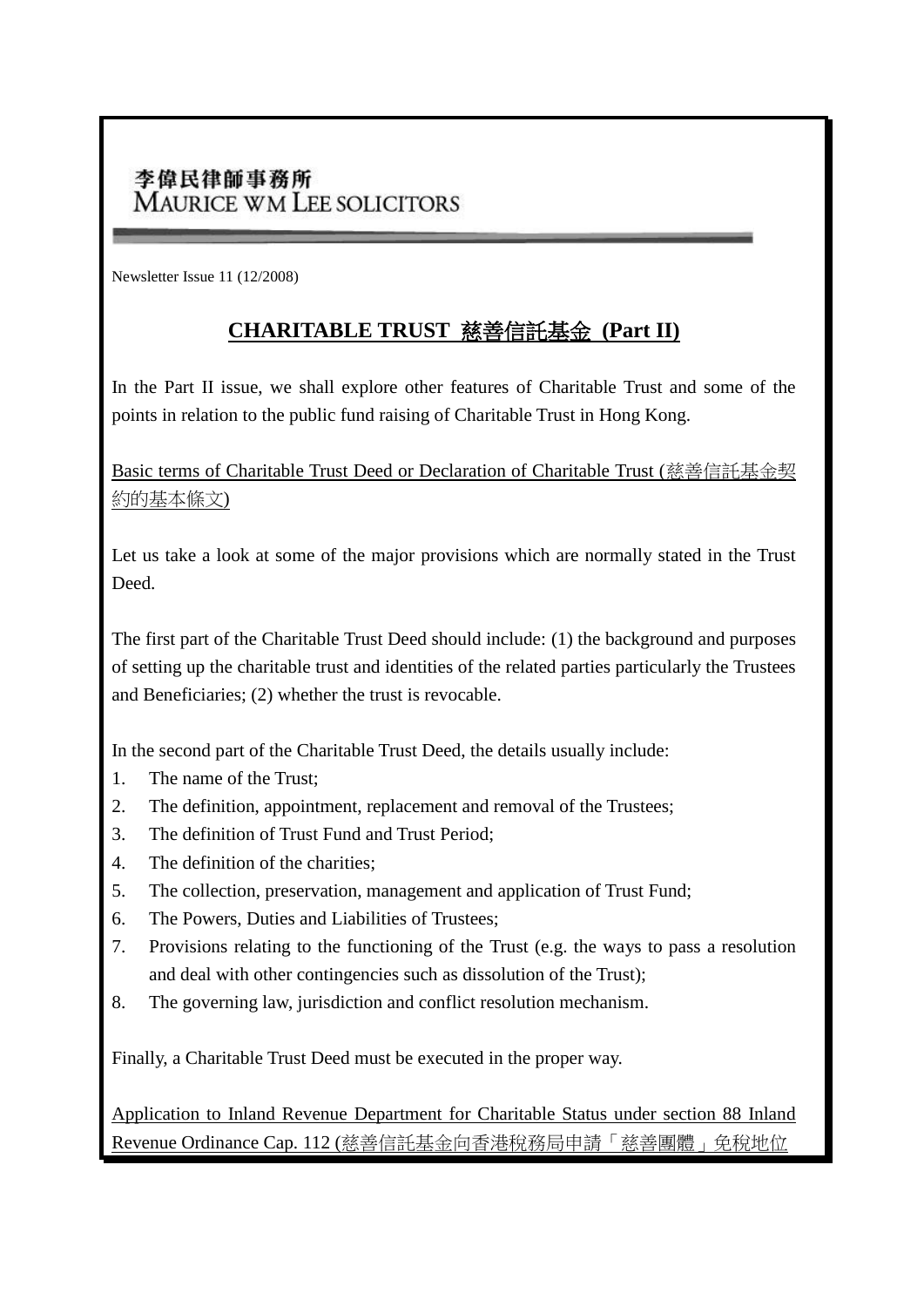In Hong Kong, in order for a donor to be exempted from tax in respect of his donation and for the trust to be exempted from tax in respect of the trust income and property, one must apply to Inland Revenue Department (the "IRD") under section 88 of Inland Revenue Ordinance for a charitable body status.

Section 88 Inland Revenue Department Ordinance CAP 112 states that:

*"Notwithstanding anything to the contrary in this Ordinance contained there shall be exempt and there shall be exempt and there shall be deemed always to have been exempt from tax any charitable institution or trust of a public character, provided that where a trade or business is carried on by any such institution or trust the profits derived from such trade or business shall be exempt and shall be deemed to have been exempt from tax only if such profits are applied solely for charitable purposes and are not expended substantially outside Hong Kong and either:-*

- *a. the trade or business is exercised in the course of the actual carrying out of the expressed objects of such institution or trust; or*
- *b. the work in connection with the trade or business is mainly carried on by persons for whose benefit such institution or trust is established."*

Under this section, if an organization is to be approved by IRD to be a charitable body, the charitable causes must be under four heads (the criteria laid down in the judgement of Lard MacNaghten in the case of I T Special Commissioners v Pemsel): (i) for the relief of a poverty; (ii) for the advancement of education; (iii) for the advancement of religion; and (iv) for the other purposes beneficial to the community.

Inland Revenue Department may take a few days to few months to approve the application under this section, depending on the circumstances of each case such as urgency.

Application to Social Welfare Department ("SWD") for a public subscription permit under section 4(17)(i) of Summary Offences Ordinance Cap 228 (向社會福利署申請在公眾地 方籌款的許可證)

Apart from an application to Inland Revenue Department for a charitable body status, one should be aware that in order to organize fund raising activities in "public places", it will be necessary to apply to SWD for a Public Subscription Permit. In making the application, one has to state the particulars of the activities such as the time, location and charitable objective(s). In addition, one declares to the Social Welfare Department that the